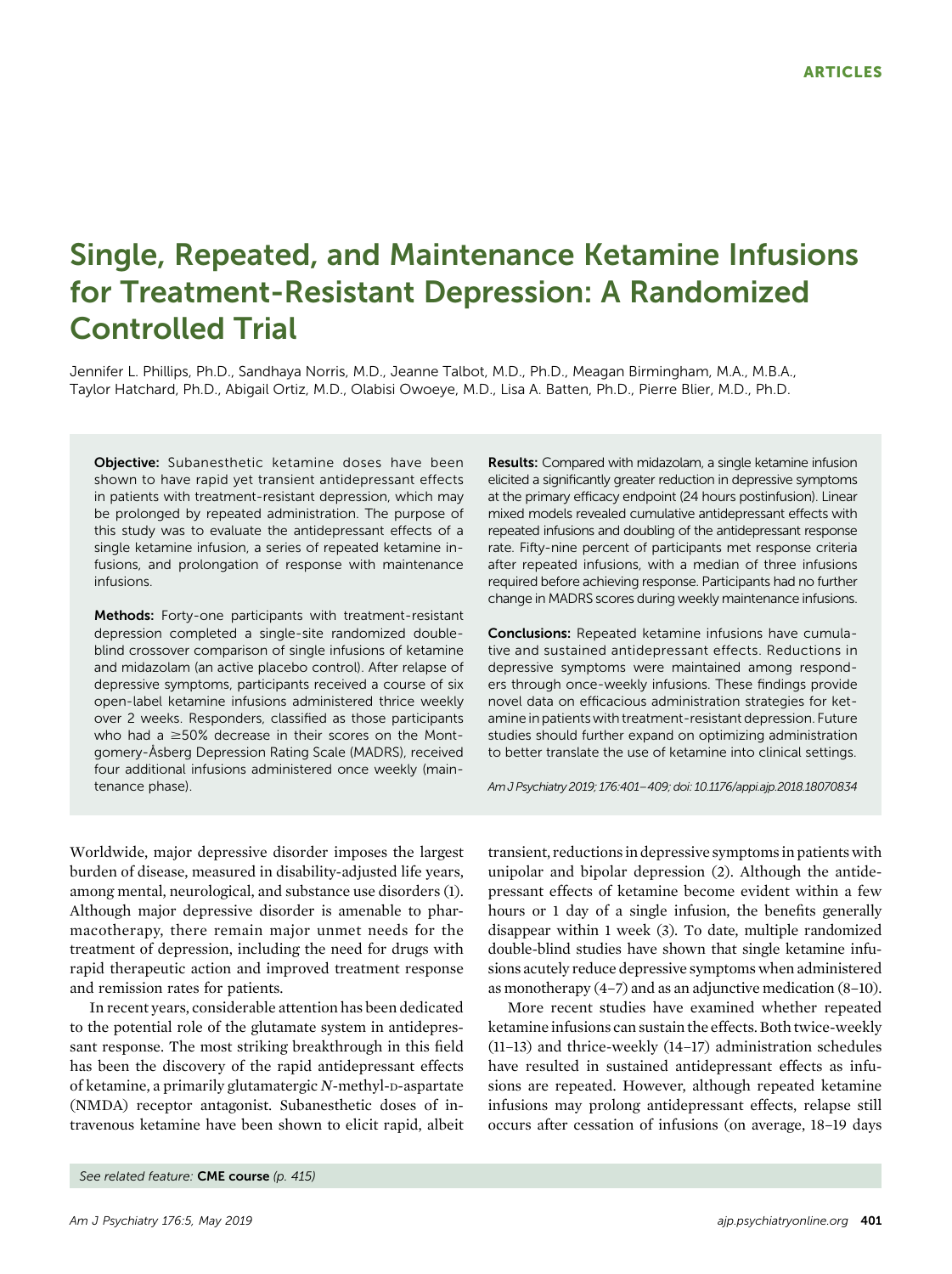postinfusion) (14, 15). Given the rapid relapse rates that follow ketamine infusion, the field requires the development of strategies that will permit a reduction in the frequency of infusions after response to acute treatment, with maintenance of the beneficial effects.

In the present study, the antidepressant effects of single, repeated, and maintenance ketamine infusions were characterized in a sample of patients with treatment-resistant depression. We hypothesized that the antidepressant effects of a single infusion of ketamine would be superior to an active control in a randomized double-blind crossover design; that increased response rates would be obtained with a course of repeated open-label ketamine infusions compared with those obtained with the single infusion; and that onceweekly maintenance infusions would prolong the antidepressant response obtained with acute ketamine treatment.

## **METHODS**

## Participants

Male and female outpatients with treatment-resistant depression (age range, 18–65) completed a single-center randomized controlled trial of ketamine at the Royal's Institute of Mental Health Research in Ottawa between January 2013 and December 2017. Participants were recruited from physician referrals and advertisements. Participants met DSM-IV-TR criteria for major depressive disorder (18), single or recurrent episode without psychotic features, confirmed with the Mini-International Neuropsychiatric Interview (19). Treatment resistance was defined as failure to respond to at least two antidepressant medications of different pharmacological classes and two augmentation strategies at adequate dosages for at least 6 weeks each during the present episode, as recorded in the Antidepressant Treatment History Form (20). Inclusion criteria were a score  $\geq$ 25 on the Montgomery-Åsberg Depression Rating Scale (MADRS) (21) at screening and at randomization, with no more than 20% improvement between these visits. Participants remained on stable dosages of concomitant psychotropic medication with treatment durations of at least 6 weeks with no changes to their treatment regimens during the trial. Exclusion criteria included a history of drug abuse or dependence as defined by DSM-IV-TR criteria (18) or confirmed by positive urine toxicology screen, a body mass index  $\geq$ 35, a history of mania or hypomania, and unstable medical conditions identified by physical examination and measurement of vital signs, ECG, standard blood tests, and urinalysis. Female participants of childbearing potential required a negative pregnancy test at enrollment and use of adequate birth control throughout the study. The study protocol was approved by the Royal Ottawa Mental Health Centre Research Ethics Board. All participants provided written informed consent.

## Study Design

The data derive from a three-phase clinical trial (Figure 1). The purpose of phase 1 was to test the efficacy of ketamine compared with an active control. In phase 1, participants received a single ketamine infusion during a randomized double-blind crossover with midazolam (a short-acting benzodiazepine that serves as an active placebo control for ketamine) (5). Phase 1 infusions occurred at least 7 days apart, and participants were required to have a return of 80% of their baseline MADRS score to proceed to the second phase 1 infusion and to begin phase 2. The goal of phase 2 was to test reinstatement of antidepressant response after relapse and to evaluate the efficacy of repeated infusions. In phase 2, participants received a course of six open-label ketamine infusions, administered thrice weekly over a 2-week period. The aim of phase 3 was to test maintenance of antidepressant effects when the frequency of infusions was reduced. In phase 3, participants who obtained an antidepressant response after repeated administration received once-weekly infusions for an additional 4 weeks. Antidepressant response was defined as  $a \ge 50\%$  decrease in MADRS total score from baseline (before the first infusion in phase 1) to the end of phase 2. Nonresponders exited the study after phase 2.

#### Randomization and Blinding

In phase 1, participants were randomly assigned, in a 1:1 ratio, to receive midazolam or ketamine first. Ketamine and midazolam doses were prepared by a nurse in correctly labeled separate bags. To maintain the study blind, medication bags were then relabeled as drug A and drug B by an independent randomizer in accordance with a randomization log. Blinded study staff were subsequently provided with the correctly coded randomly assigned bag for infusion, and the unused bag (labeled A or B) was sent to the pharmacy to be destroyed. All study personnel and participants remained blind to phase 1 data until study completion.

### Drug Administration

Ketamine hydrochloride was administered at a dose of 0.5 mg/kg, diluted in 0.9% saline, over a 40-minute period by intravenous pump. The dose of 0.5 mg/kg was selected because this dose has been used in almost all previous clinical trials of ketamine for depression. Midazolam was administered at a dose of 30 mg/kg, to obtain an approximate dose of 2 mg, diluted in saline. The midazolam dose was selected on the advice of a consultant anesthesiologist. Infusions were administered in an outpatient clinic by a study physician and a research nurse under cardiorespiratory monitoring. Blood pressure and pulse were monitored at 5-minute intervals throughout each infusion and afterward until return of preinfusion levels. Participants were discharged approximately 2 hours postinfusion. On infusion days, participants were required to abstain from consuming grapefruit juice (a potent 3A4 cytochrome inhibitor that may slow the elimination of midazolam and possibly ketamine) (22) and to avoid taking any benzodiazepines the preceding day, as they attenuate ketamine response (23).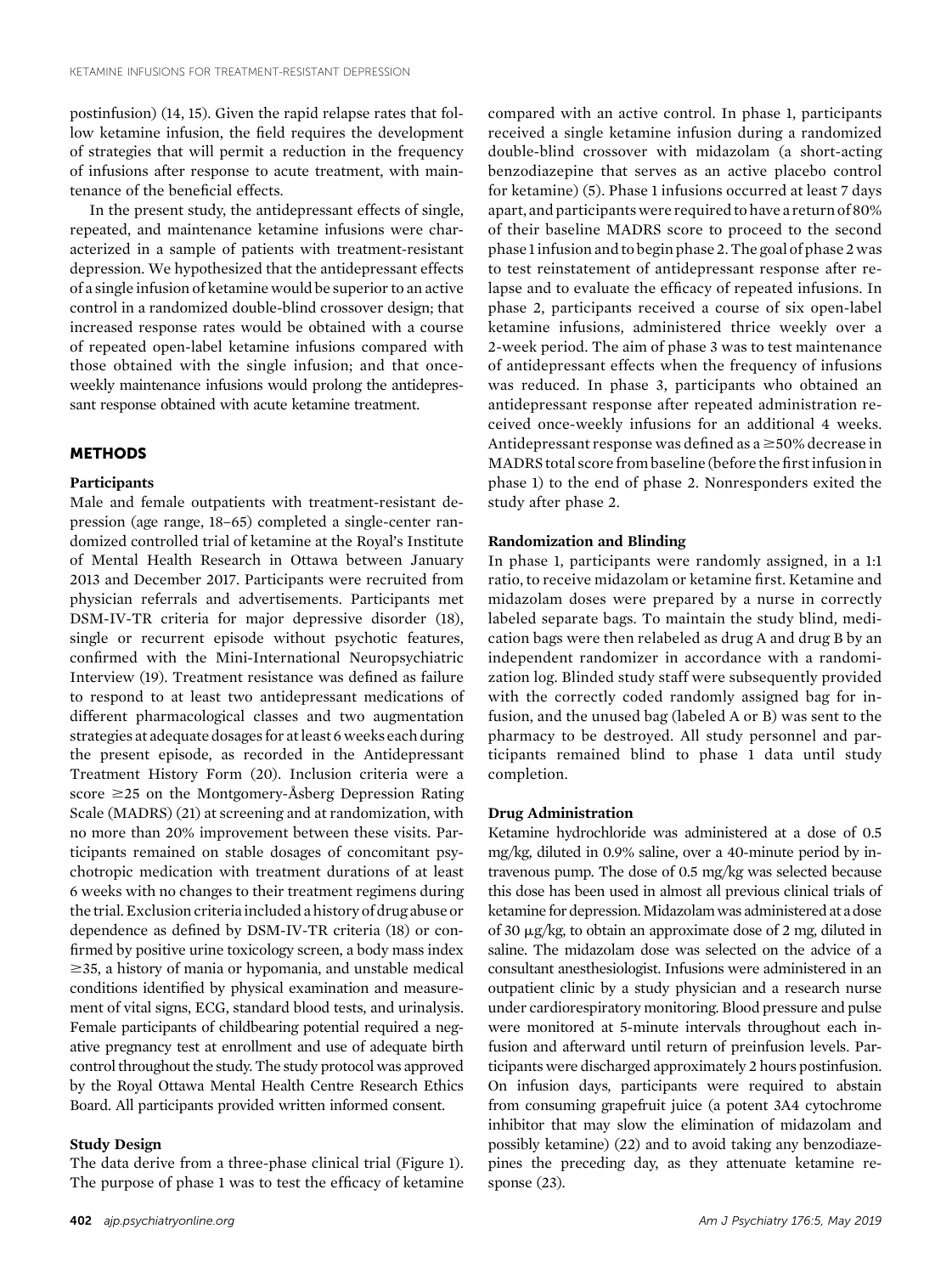



a Antidepressant response to ketamine was defined as a ≥50% improvement in Montgomery-Åsberg Depression Rating Scale total score from baseline to post-phase 2 assessment.

#### Outcome and Measures

Measures included the 10-item clinician-administered MADRS and the 16-item patient-administered Quick Inventory of Depressive Symptomatology–Self Report (QIDS-SR) (24). For phase 1, the primary outcome measure was change in MADRS total score from preinfusion to 24 hours postinfusion. Secondary outcome measures included MADRS scores at additional postinfusion time points (2 hours and 7 days) and QIDS-SR scores (assessed preinfusion and 24 hours, 4 days, and 7 days postinfusion). For phase 2, the primary outcome measure was change in MADRS score throughout the course of repeated infusions. Additional study measures included the proportion of individuals who met antidepressant response and remission criteria (MADRS total score  $\leq 10$ ) after single and repeated infusions. Change in MADRS score over phase 3 was also examined. Follow-up measures for phases 2 and 3 were obtained 3 days after the final infusion in each phase. Ratings were conducted by study physicians who trained together to establish interrater reliability.

The safety and tolerability of ketamine were assessed at regular intervals. General adverse events were recorded with the Systematic Assessment for Treatment Emergent Events (25). Dissociative effects were assessed in a subgroup of participants with the Clinician-Administered Dissociative States Scale (CADSS) (26). The CADSS was administered during both phase 1 infusions and during the final ketamine infusion in phase 2 at three time points: preinfusion, immediate postinfusion, and 2 hours postinfusion.

### Statistical Analysis

The baseline characteristics of responders and nonresponders were compared with independent-samples t tests for continuous variables and chi-square tests for categorical variables. For phase 1, a random-effects linear mixed model was used to evaluate changes in MADRS score between ketamine and midazolam infusions across four time points from preinfusion to 7 days postinfusion. The model included participants as a random effect, drug and time as fixed within-subject factors, interaction between drug and time, and a fixed intercept. Baseline MADRS score and order of drug administration were included as covariates with fixed

Am J Psychiatry 176:5, May 2019 **and Structure 1998** and the structure of the structure of the structure of the structure of the structure of the structure of the structure of the structure of the structure of the structur

within-subject and between-subject effects, respectively. An unstructured variance-covariance matrix best fit the data using Akaike's information criterion. Restricted maximum likelihood estimation was used. Significant effects were examined with simple-effects tests. For phases 2 and 3, randomeffects models were used to quantify changes in MADRS score over time, adjusting for phase-specific baseline MADRS score. Analyses of QIDS-SR data were performed as described above for MADRS data. CADSS scores were analyzed with paired t tests and Pearson's correlation coefficient. Statistical analyses were performed with IBM SPSS Statistics, version 24.0 (IBM, Armonk, N.Y.). Results were considered significant at a two-tailed p value of 0.05.

## RESULTS

## **Participants**

Sixty-three individuals were prescreened for eligibility through consultation with a study physician. Of these, 46 signed consent forms and underwent formal screening (see the CONSORT diagram in Figure SF1 in the online supplement). There were three screen failures. Forty-three participants met criteria for the intent-to-treat sample and received at least one infusion. Four participants withdrew during the course of the study. Participants' baseline characteristics are summarized in Table 1.

## Single Ketamine Infusion

Forty-one participants completed the randomized doubleblind crossover comparison of single infusions of ketamine and midazolam. Participants received the two infusions an average of 10 days apart (SD=6, range=7–36 days). There was no difference in the elapsed time between phase 1 infusions for participants who received ketamine first compared with those who received midazolam first (t=0.25, df=39, p=0.80). Using random-effects modeling, after adjustment for baseline MADRS score and order of drug administration, there were significant main effects for drug (F=8.84, df=1, 40,  $p$ <0.001) and time (F=30.77, df=3, 40,  $p<0.001$ ) and a significant drugby-time interaction (F=13.15, df=3, 40,  $p<0.001$ ). Simpleeffects analyses revealed that participants had significantly lower MADRS total scores at each postinfusion time point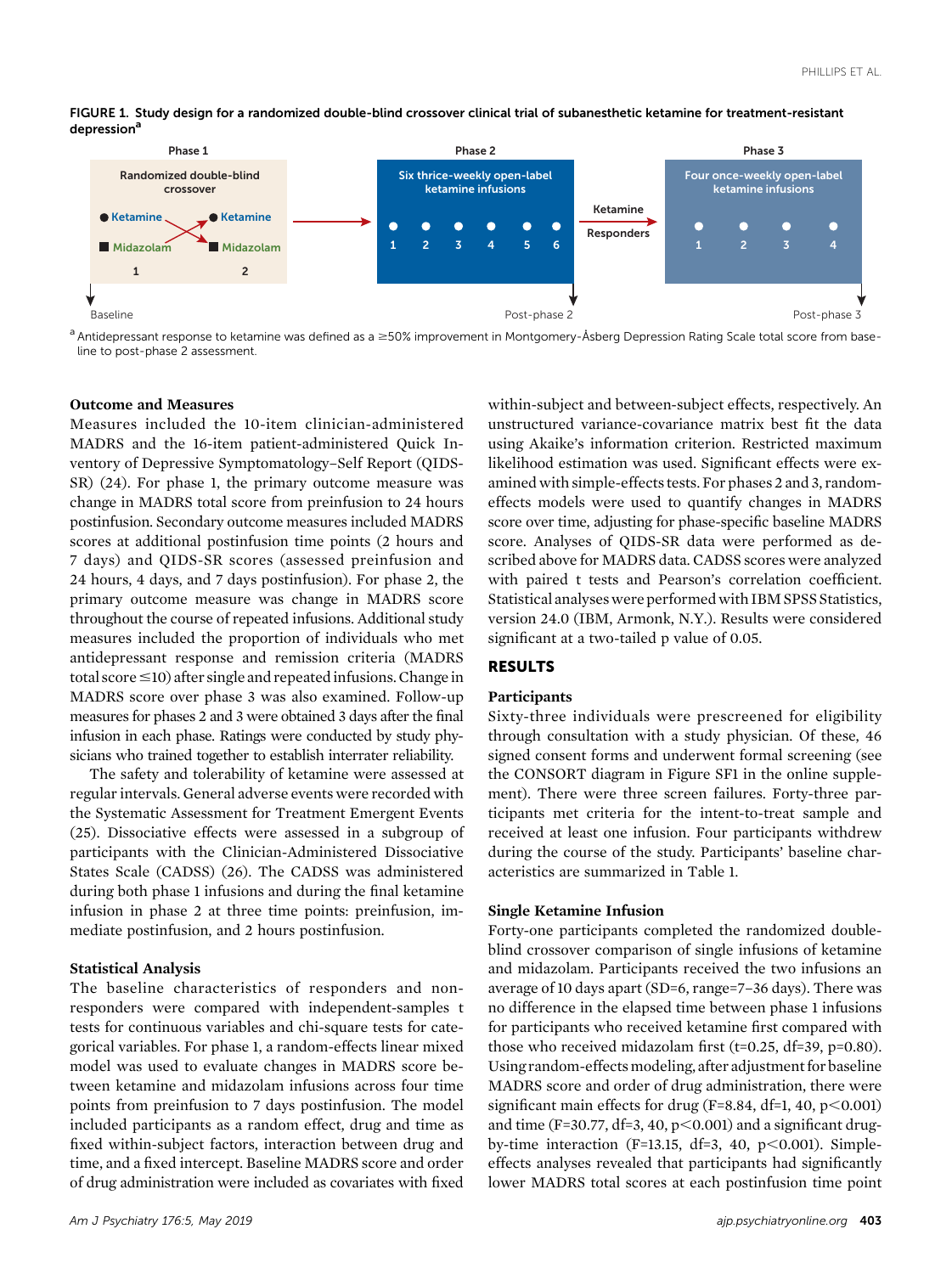| Characteristic                                   | Total Sample (N=43) <sup>a</sup> |                | Responders (N=23) <sup>b</sup> |           | Nonresponders (N=16) |                |
|--------------------------------------------------|----------------------------------|----------------|--------------------------------|-----------|----------------------|----------------|
|                                                  | Mean                             | <b>SD</b>      | Mean                           | <b>SD</b> | Mean                 | SD             |
| Age (years)                                      | 41.7                             | 12.3           | 42.0                           | 12.0      | 39.9                 | 13.4           |
| Body mass index                                  | 26.6                             | 4.6            | 26.1                           | 4.4       | 27.0                 | 4.5            |
| Duration of current episode (years) <sup>c</sup> | 5.7                              | 5.9            | 4.0                            | 3.2       | 8.1                  | 7.9            |
| Failed antidepressant trials <sup>d</sup>        | 3.3                              | 1.6            | 3.0                            | 1.5       | 3.6                  | 1.8            |
| Failed augmentations <sup>d</sup>                | 2.9                              | 1.3            | 2.6                            | 0.8       | 3.3                  | 1.5            |
| MADRS total score                                | 34.7                             | 4.2            | 34.9                           | 3.2       | 34.9                 | 5.0            |
|                                                  | $\mathsf{N}$                     | $\%$           | $\mathsf{N}$                   | $\%$      | $\mathsf{N}$         | $\%$           |
| Female                                           | 24                               | 56             | 15                             | 65        | 7                    | 44             |
| Major depressive episodes                        |                                  |                |                                |           |                      |                |
| Single                                           | 21                               | 49             | 11                             | 48        | 9                    | 56             |
| Recurrent                                        | 22                               | 51             | 12                             | 52        | 7                    | 44             |
| Lifetime history of suicide attempt              | 10                               | 23             | 6                              | 26        | 3                    | 18             |
| ECT nonresponse in current episode               | 7                                | 22             | 3                              | 17        | 4                    | 29             |
| Current comorbid diagnosis <sup>e</sup>          |                                  |                |                                |           |                      |                |
| Panic disorder                                   | 4                                | $\mathsf{Q}$   |                                | 4         | $\overline{c}$       | 13             |
| Agoraphobia                                      | 10                               | 23             |                                | 17        | 5                    | 31             |
| Social phobia                                    | 10                               | 23             | 3                              | 13        | 6                    | 38             |
| Obsessive-compulsive disorder                    | 2                                | 5              |                                | 4         |                      | 6              |
| Alcohol dependence                               |                                  | $\overline{c}$ | 0                              | 0         |                      | 6              |
| Bulimia nervosa                                  |                                  | $\overline{c}$ |                                |           | 0                    | $\overline{0}$ |
| Generalized anxiety disorder                     | 10                               | 23             |                                | 30        | 3                    | 18             |

TABLE 1. Baseline demographic and clinical characteristics of patients with treatment-resistant depression treated with single and repeated subanesthetic infusions of ketamine

<sup>a</sup> Data are based on the intent-to-treat sample.

b Responders met antidepressant response criteria (≥50% improvement in Montgomery-Åsberg Depression Rating Scale [MADRS] total score) after the course of

repeated ketamine infusions; there were no significant differences between the responder and nonresponder groups except as otherwise indicated.<br>
<sup>c</sup> The duration of the current episode was significantly longer in nonrespo

after ketamine infusion compared with midazolam infusion (Figure 2A). At the a priori primary efficacy endpoint 24 hours after ketamine infusion, participants had a mean decrease of 10.9 points (SD=8.9) in MADRS total score relative to preinfusion scores compared with a mean decrease of 2.8 points (SD=3.6) with midazolam.

Examination of the model covariates revealed significant main effects for baseline MADRS total score (F=359.95, df=1, 37, p $\leq$ 0.001) and order of drug administration (F=4.24, df=1, 37 p=0.047), indicating carryover effects between phase 1 infusions. Although participants who received midazolam first had similar preinfusion MADRS total scores for both phase 1 infusions (mean, 35.4 [SD=5.6] compared with 34.9 [SD=4.5]; t=0.36, df=20, p=0.72), those who received ketamine first had slightly lower preinfusion scores at their second phase 1 infusion (mean, 34.6 [SD=4.1] compared with 32.6 [SD=5.6]; t=3.44, df=20, p=0.006).

Twenty-four hours after the single ketamine infusion, 11 participants (27%) met antidepressant response criteria, and two participants (5%) achieved remission. Singleinfusion responders had a mean decrease of 22.3 points (SD=5.3) in MADRS total score (Figure 2B) 24 hours postinfusion, and nonresponders had a mean decrease of 6.7 points (SD=5.6) (Figure 2C). No participants met antidepressant response criteria with midazolam at any postinfusion time point.

#### Repeated Ketamine Infusions

The primary outcome for phase 2 was change in MADRS scores over the course of six repeated infusions. A randomeffects model that was adjusted for participant and depression severity at the start of phase 2 revealed a significant main effect for time (F=11.16, df=6, 39,  $p<0.001$ ) (Figure 3A). On average, participants' MADRS total score decreased by 2 points with each infusion.

Of the 41 participants treated in phase 2, 39 completed the full course of infusions. At the post–phase 2 follow-up visit, 23 participants (59%) met antidepressant response criteria, and nine (23%) achieved remission. Responders had a mean decrease of 21.6 points (SD=5.8) in MADRS total score overall, and nonresponders had a mean decrease of 3.1 points (SD=5.7) (Figure 3B). Responders included nine (82%) of the 11 participants who met response criteria after the single phase 1 ketamine infusion, and 14 additional phase 1 nonresponders. The median number of infusions participants needed to first meet response criteria was three. Seventyseven percent of phase 2 responders received three or more infusions before meeting response criteria (Figure 3C).

## Maintenance Infusions

Participants who had at least a 50% improvement in MADRS scores after repeated infusions (N=23) continued to phase 3, the maintenance phase. A linear mixed model that was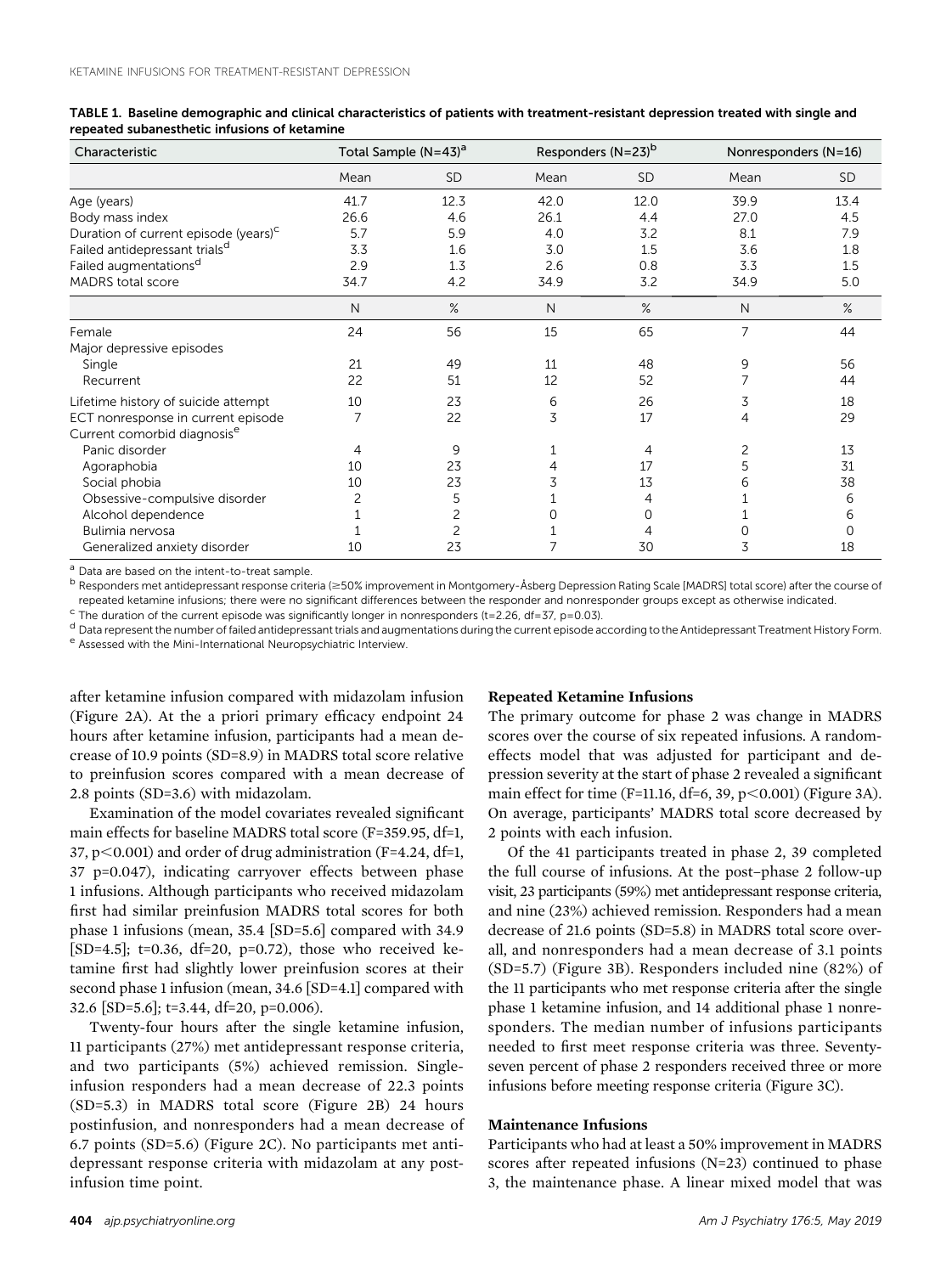

FIGURE 2. Change in depression severity over time in patients with treatment-resistant depression treated with single infusions of ketamine and midazolam in a randomized double-blind crossover design<sup>a</sup>

<sup>a</sup> The primary outcome measure was change in Montgomery-Åsberg Depression Rating Scale (MADRS) total scores from preinfusion to 24 hours postinfusion. As shown in panel A, participants had a significantly greater decrease in MADRS total score with ketamine compared with midazolam (p,0.001). Single-ketamine-infusion responders (panel B) met antidepressant response criteria (\$50% decrease in MADRS total score from preinfusion) at 24 hours postinfusion. Nonresponders (panel C) did not meet antidepressant response criteria.

FIGURE 3. Change in depression severity over time in patients with treatment-resistant depression treated with a 2-week course of thrice-weekly subanesthetic infusions of open-label ketamine<sup>a</sup>



a As shown in panel A, with repeated ketamine infusions, participants had a significant cumulative decrease in depression severity assessed with the Montgomery-Åsberg Depression Rating Scale (MADRS), administered before each infusion (p<0.001). Responders to repeated ketamine infusions (panel B) met antidepressant response criteria ( $\geq$ 50% decrease in MADRS total scores from baseline) at the post-phase 2 assessment. As shown in panel C, the median number of infusions required to meet response criteria during repeated administration was three.

adjusted for the random effect of participant and phasespecific baseline depression severity revealed no main effect of time on change in MADRS total score during maintenance infusions (F=0.88, df=4, 22, p=0.49). This indicates no further change in MADRS score once ketamine infusions were reduced to once-weekly administration (Figure 4). Examination of individual-level data revealed that 21 responders (91%) met antidepressant response criteria throughout maintenance infusions.

# Self-Reported Depression Severity

Linear mixed models were used to evaluate participants' selfreported change in depression severity by using QIDS-SR total scores. For phase 1, there were significant main effects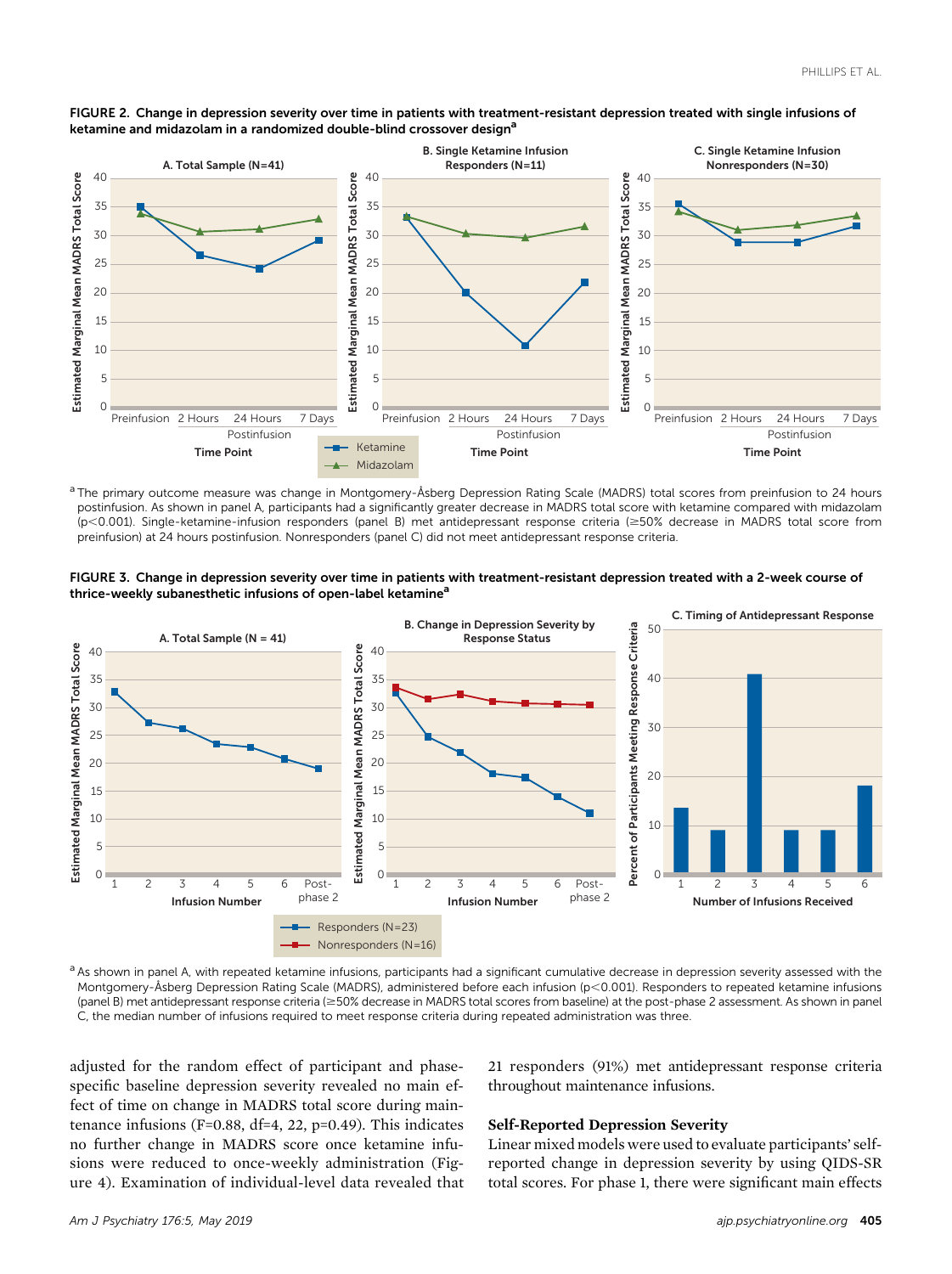



a With once-weekly maintenance ketamine infusions, participants had no significant change in depression severity assessed with the Montgomery-Åsberg Depression Rating Scale (MADRS) (p=0.49).

for drug (F=6.60, df=1, 40, p=0.01) and time (F=6.76, df=3, 36, p=0.001) and a significant drug-by-time interaction (F=3.46, df=3, 37, p=0.03). Simple-effects analyses revealed that participants had significantly lower QIDS-SR total scores with ketamine compared with midazolam at 24 hours and 4 days postinfusion (see Figure SF2 in the online supplement). Consistent with the analyses of clinician-administered MADRS scores, there was a significant fixed effect of time on QIDS-SR total score in phase 2 (F=7.67, df=6, 39, p<0.001) (see Figure SF3 in the online supplement) and no effect for time in phase 3 (F=1.29, df=4, 22, p=0.30) (see Figure SF4 in the online supplement).

## Safety Outcomes

No serious adverse events were reported during the trial. The most common side effects associated with ketamine were cardiorespiratory effects, numbness or tingling, dissociation, dizziness, and visual disturbances. Vital signs were continuously evaluated at each infusion throughout the study.Mean ketamine doses and overall changes to cardiorespiratory values were calculated for participants' first ketamine infusion. The mean absolute dose of ketamine administered was 40 mg (range, 26–60 mg). During ketamine infusions, participants experienced transient elevation of blood pressure (maximum mean change, systolic, 25.3 mmHg; diastolic, 15.7 mmHg) and heart rate (maximum mean change, 10.2 bpm). On average, values returned to preinfusion levels at 24 minutes postinfusion (range, 5–40 minutes). No infusions were discontinued as a result of cardiorespiratory effects, and no rescue medications were administered during the study.

The dissociative effects of ketamine were formally assessed in a subgroup of study participants (N=22). A paired

t test comparing participants' preinfusion change with their immediate postinfusion change in CADSS total score during their phase 1 infusions revealed significantly higher CADSS scores with ketamine compared with midazolam (t=5.70, df=21,  $p<0.001$ ). The dissociative effects associated with ketamine returned to baseline levels by 2 hours postinfusion (t=1.70, df=21, p=0.10). In phase 1, participants' dissociative side effects (change in CADSS score) during the ketamine infusion were significantly correlated with antidepressant response at 24 hours postinfusion (change in MADRS total score, Pearson's r=–0.46, p=0.03) (see Figure SF5 in the online supplement). Comparison of change in CADSS scores before and after participants' first ketamine infusion (mean=18.0, SD=14.3) and their final ketamine infusion in phase 2 (7th infusion overall; mean=4.6, SD=7.3) revealed a decrease in dissociative side effects with repeated infusions (t=4.06, df=19, p=0.001).

Although drug craving was not formally assessed during the study, there were no spontaneous reports of craving or drug-seeking behavior among the participants during the trial nor in any participants seen since in follow-up.

#### **DISCUSSION**

The results of this clinical trial confirm that subanesthetic ketamine infusions can provide safe and efficacious reduction in depressive symptoms in patients with treatment-resistant depression. Major novelties of this study include that it is the first trial, to our knowledge, to use a randomized double-blind crossover design to elicit superior antidepressant effects with a single infusion of ketamine compared with a psychoactive control. The study also showed restoration of antidepressant response with ketamine after relapse of depressive symptoms, allowing for the first direct comparison of response rates for single and repeated infusions, and evidence of a lack of tachyphylaxis to the benefits of ketamine. Additionally, this is the largest study to date to report maintenance of antidepressant effects in responders when the frequency of infusions was reduced to once weekly. Together, these findings help further inform the use of ketamine in clinical practice.

Consistent with previous studies, the single ketamine infusion had maximal antidepressant effects at 24 hours postinfusion, which abated within 7 days. Randomized clinical trials have consistently and repeatedly demonstrated the rapid antidepressant effects of single infusions of ketamine compared with saline (4, 6, 8–10) and midazolam (5, 7). What is unique to the present study is the use of an active placebo control with a crossover design. All participants received both study medications, and none exhibited a clinically meaningful response to midazolam. This lack of placebo response and the relatively low overall antidepressant response to the single ketamine infusion (27%) highlight the illness severity and treatment resistance among the study participants. It may also suggest enhanced reliability of the findings, because the rapid reduction in depressive symptoms observed in single-infusion responders is more likely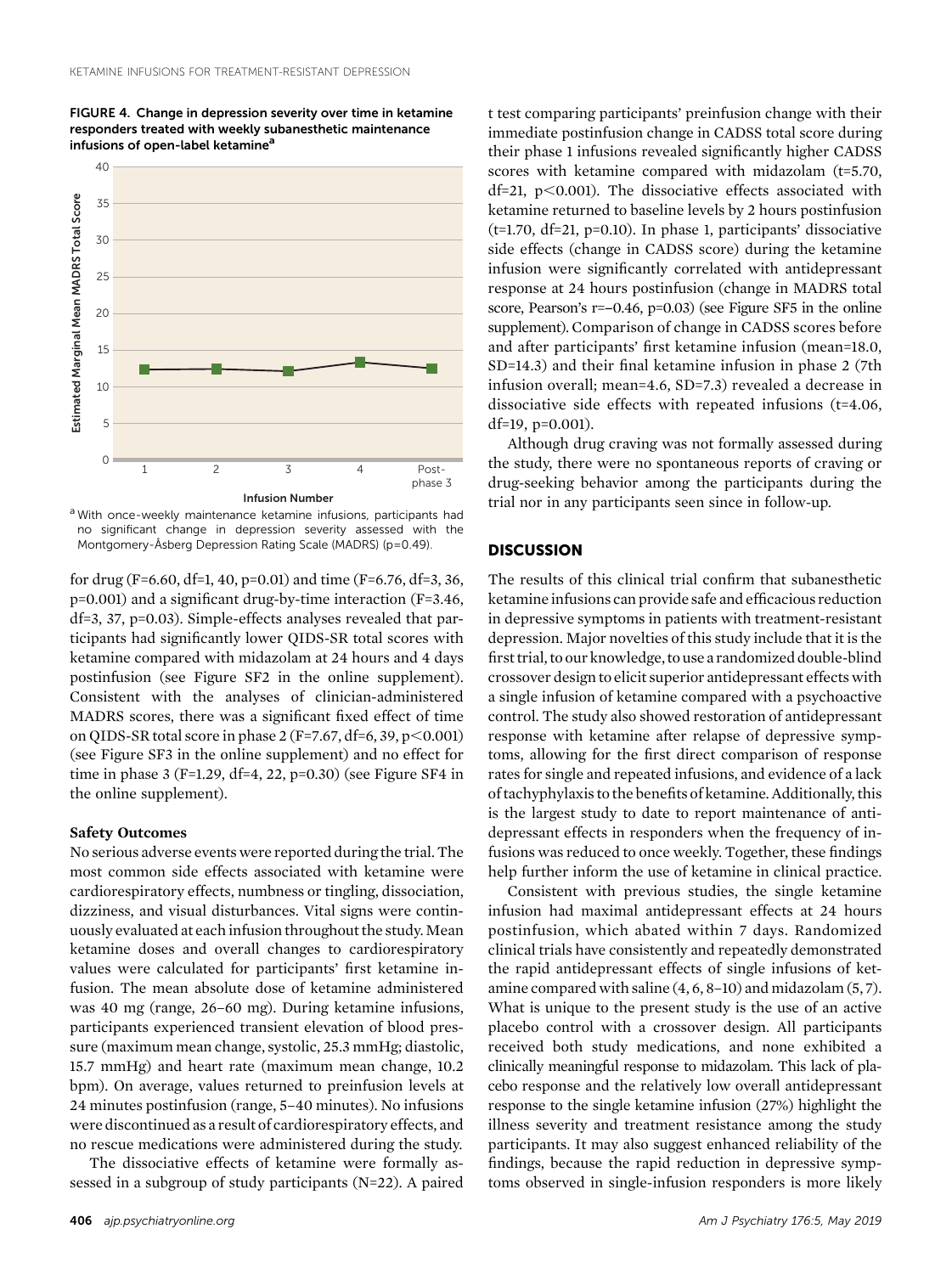attributable to the ketamine infusion than to other factors associated with study initiation in a highly supportive clinical setting. Other studies that have employed a parallel design and reported higher response rates to single ketamine infusions have also reported notable response rates with midazolam, ranging from 11% (7) to 28% (5). The response rate with midazolam in the present study was 0%. These findings suggest that the response rates with ketamine reported in previous studies may need to be adjusted for placebo response.

Because all participants had a relapse of depressive symptoms before entering the repeated administration phase, it was possible to compare antidepressant response to single and repeated infusions in the same individuals. Results revealed a doubling of the antidepressant response rate with repeated infusions and no evidence of tachyphylaxis. Nine of 11 participants who responded to the single infusion also responded to repeated infusions despite relapsing in between. This suggests that ketamine may differ from other medications used to treat mood disorders, with which patients may fail to achieve a response after relapse if a medication is discontinued prematurely (27).

Overall, more than half of the study participants met response criteria, and almost a quarter achieved remission by the end of the course of six repeated ketamine infusions administered over 2 weeks. The antidepressant effects of repeated infusions were cumulative, with depression severity further decreasing with each infusion and an increasing number of participants meeting response criteria as infusions continued. The prevalent late response to serial ketamine administration is consistent with the findings of Shiroma et al. (16), with more than three-quarters of study participants requiring three or more infusions before meeting response criteria. This indicates that individuals who initially fail to respond to a single ketamine infusion may respond to repeated administration.

The goal of the final phase of the trial was to test, in all 23 ketamine responders (the largest group, to our knowledge, examined with maintenance infusions to date), whether antidepressant response could be prolonged when the frequency of ketamine infusions was reduced. Results clearly demonstrated that weekly maintenance infusions were sufficient to maintain the antidepressant effects obtained with repeated infusions.

Although there was no formal follow-up of study participants after the completion of phase 3, 10 study participants were subsequently enrolled in a psychotherapy study led by one of the authors (J.T.). Participants who enrolled in the secondary study within 2 weeks of completing the ketamine trial maintained their antidepressant response (N=6). However, participants who enrolled 3 or more weeks after their final ketamine infusion relapsed, and each presented with severe depressive symptoms at the initiation of the psychotherapy study (N=4). These findings, although descriptive in nature, suggest that continuation of ketamine infusions is necessary to sustain the antidepressant benefits even after a course of successful maintenance infusions.

Wilkinson et al. (13) recently provided preliminary evidence of the safety and tolerability of long-term ketamine administration, which mirrors our own clinical experience. Nevertheless, the prolonged use of ketamine warrants further study.

Overall, ketamine infusions were safe and well tolerated by study participants, with only transient side effects. Dissociation was among the most commonly reported side effects experienced. There have been reports of an association between dissociative side effects and antidepressant response to ketamine (28, 29). In the present study, although participants' initial antidepressant response to ketamine was associated with dissociative experience, dissociation decreased with repeated infusions despite increasing therapeutic benefits. This suggests that dissociative side effects do not entirely account for the antidepressant efficacy of ketamine, and additional research is required to further elucidate the relationship between these variables and to clarify the mechanisms underlying the antidepressant effects of ketamine.

Despite the strengths of this study, it has several limitations. These include the absence of dissociative side effects with midazolam, which has implications for the integrity of the blind in the crossover comparison in phase 1. Although the use of an alternate active control that has dissociative effects comparable to ketamine without antidepressant properties would have been ideal, no such drug has been identified to date. Another consideration is that the repeated and maintenance phases of the trial were openlabel with no active control. Ketamine was shown to be superior to midazolam in this sample through the singleinfusion comparison. The goal of phase 2 was to test reinstatement of the antidepressant response to ketamine after relapse. The use of a control during phases 2 and 3 would not have been successful, because after patients' exposure to both midazolam and ketamine in phase 1, nearly all would be able readily to discriminate ketamine because of its mild but clear dissociative effects, thus compromising any future blinding of study medications. Furthermore, the fact that the 16 individuals who did not meet response criteria with repeated infusions showed virtually no decrease in MADRS score over time suggests that there was no interference from the clinical setting. Moreover, although these results are based on a modest sample size, the study was sufficiently powered to detect outcomes with the crossover design. Finally, given that participants maintained their concomitant medication regimen throughout the trial, it can only be concluded that ketamine is an effective adjunctive treatment, and it remains to be determined whether the same effects would be observed when ketamine is used as a monotherapy.

A recently published consensus statement recommended the use of ketamine in treatment-resistant depression provided that safety measures are in place and adequate psychiatric follow-up is available (2). Within the field, however, an effective strategy to maintain antidepressant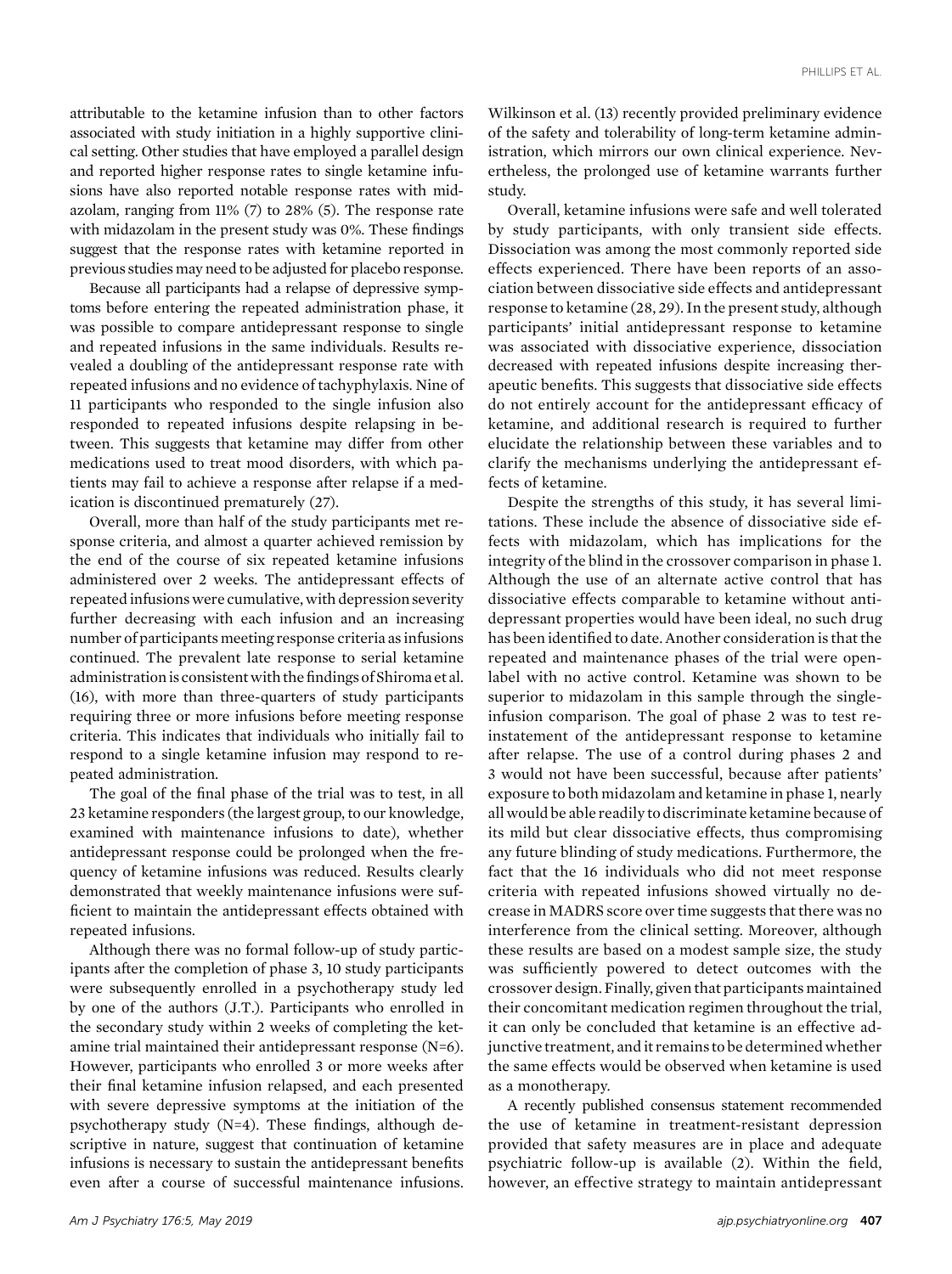response in patients after cessation of infusions remains elusive. Although this study provides evidence of sustained antidepressant effects with once-weekly maintenance infusions, a future research goal will be to determine the degree to which the frequency of infusions can be decreased while maintaining response. Additionally, there is a need to directly compare the efficacy of ketamine to treatments with demonstrated antidepressant properties, such as ECT; such research is currently being conducted by our team. Ketamine shows great promise in providing rapid therapeutic action and improving response and remission rates in treatment-resistant depression. Although research into the mechanisms underlying the antidepressant effects of ketamine continues, this and future clinical studies can provide essential information on effective administration strategies that will permit sustained therapeutic benefits for patients.

#### AUTHOR AND ARTICLE INFORMATION

From the Mood Disorders Research Unit, The Royal's Institute of Mental Health Research, Ottawa (Phillips, Norris, Talbot, Birmingham, Hatchard, Ortiz, Owoeye, Batten, Blier); the Department of Psychiatry, University of Ottawa (Phillips, Norris, Talbot, Owoeye, Blier); and the Department of Cellular and Molecular Medicine, University of Ottawa (Blier).

Send correspondence to Dr. Phillips ([Jennifer.Phillips@theroyal.ca\)](mailto:Jennifer.Phillips@theroyal.ca).

Presented in part at the International College of Neuropsychopharmacology Thematic Meeting, Prague, July 20–21, 2017; the 67th Canadian Psychiatric Association Annual Conference, Ottawa, September 14–16, 2017; the 56th Annual Meeting of the American College of Neuropsychopharmacology, Palm Springs, Calif., December 3–7, 2017; the Society of Biological Psychiatry 73rd Annual Scientific Convention and Program, New York, May 10–12, 2018; and the 31st International College of Neuropsychopharmacology World Congress, Vienna, June 16–19, 2018.

Supported by the Canadian Institutes of Health Research (grant 274324 to Dr. Blier) and a Tier 1 Canada Research Chair (to Dr. Blier).

The authors thank Wendy Fusee, Holly English, Maria da Silva, Sara de la Salle, Elizabeth Kamler, Hassan Khan, Dr. Mostafa El Mansari, and Dr. Jean Blier.

ClinicalTrials.gov identifier: NCT01945047.

Dr. Blier has received research support or speakers honoraria from or served as a consultant to, Allergan, Bristol-Myers Squibb, Janssen, Lundbeck, Otsuka, Pierre Fabre Médicaments, Pfizer, Shire, and Takeda. The other authors report no financial relationships with commercial interests.

Received July 16, 2018; revision received October 12, 2018; accepted November 19, 2018; published online March 29, 2019.

#### **REFERENCES**

- 1. World Health Organization: Global Health Estimates 2015: Burden of Disease by Cause, Age, Sex, by Country and by Region, 2000–2015. Geneva, World Health Organization, 2016
- 2. Sanacora G, Frye MA, McDonald W, et al: A consensus statement on the use of ketamine in the treatment of mood disorders. JAMA Psychiatry 2017; 74:399–405
- 3. Newport DJ, Carpenter LL, McDonald WM, et al: Ketamine and other NMDA antagonists: early clinical trials and possible mechanisms in depression. Am J Psychiatry 2015; 172:950–966
- 4. Berman RM, Cappiello A, Anand A, et al: Antidepressant effects of ketamine in depressed patients. Biol Psychiatry 2000; 47:351– 354
- 5. Murrough JW, Iosifescu DV, Chang LC, et al: Antidepressant efficacy of ketamine in treatment-resistant major depression: a twosite randomized controlled trial. Am J Psychiatry 2013; 170: 1134–1142
- 6. Zarate CA Jr, Singh JB, Carlson PJ, et al: A randomized trial of an N-methyl-D-aspartate antagonist in treatment-resistant major depression. Arch Gen Psychiatry 2006; 63:856–864
- 7. Fava M, Freeman MP, Flynn M, et al: Double-blind, placebocontrolled, dose-ranging trial of intravenous ketamine as adjunctive therapy in treatment-resistant depression (TRD). Mol Psychiatry (Epub ahead of print, October 3, 2018)
- 8. Diazgranados N, Ibrahim L, Brutsche NE, et al: A randomized add-on trial of an N-methyl-D-aspartate antagonist in treatmentresistant bipolar depression. Arch Gen Psychiatry 2010; 67: 793–802
- 9. Sos P, Klirova M, Novak T, et al: Relationship of ketamine's antidepressant and psychotomimetic effects in unipolar depression. Neuroendocrinol Lett 2013; 34:287–293
- 10. Zarate CA Jr, Brutsche NE, Ibrahim L, et al: Replication of ketamine's antidepressant efficacy in bipolar depression: a randomized controlled add-on trial. Biol Psychiatry 2012; 71:939– 946
- 11. Cusin C, Ionescu DF, Pavone KJ, et al: Ketamine augmentation for outpatients with treatment-resistant depression: preliminary evidence for two-step intravenous dose escalation. Aust N Z J Psychiatry 2017; 51:55–64
- 12. Singh JB, Fedgchin M, Daly EJ, et al: A double-blind, randomized, placebo-controlled, dose-frequency study of intravenous ketamine in patients with treatment-resistant depression. Am J Psychiatry 2016; 173:816–826
- 13. Wilkinson ST, Katz RB, Toprak M, et al: Acute and longer-term outcomes using ketamine as a clinical treatment at the Yale Psychiatric Hospital. J Clin Psychiatry 2018; 79:e1–e7
- 14. Murrough JW, Perez AM, Pillemer S, et al: Rapid and longerterm antidepressant effects of repeated ketamine infusions in treatment-resistant major depression. Biol Psychiatry 2013; 74: 250–256
- 15. aan het Rot M, Collins KA, Murrough JW, et al: Safety and efficacy of repeated-dose intravenous ketamine for treatment-resistant depression. Biol Psychiatry 2010; 67:139–145
- 16. Shiroma PR, Johns B, Kuskowski M, et al: Augmentation of response and remission to serial intravenous subanesthetic ketamine in treatment resistant depression. J Affect Disord 2014; 155:123–129
- 17. Vande Voort JL, Morgan RJ, Kung S, et al: Continuation phase intravenous ketamine in adults with treatment-resistant depression. J Affect Disord 2016; 206:300–304
- 18. American Psychiatric Association: Diagnostic and Statistical Manual of Mental Disorders, 4th ed, text revision (DSM-IV-TR). Washington, DC, American Psychiatric Association, 2000
- 19. Sheehan DV, Lecrubier Y, Sheehan KH, et al: The Mini-International Neuropsychiatric Interview (MINI): the development and validation of a structured diagnostic psychiatric interview for DSM-IV and ICD-10. J Clin Psychiatry 1998; 59(suppl 20):22–33
- 20. Sackeim HA: The definition and meaning of treatment-resistant depression. J Clin Psychiatry 2001; 62(suppl 16):10–17
- 21. Montgomery SA, Åsberg M: A new depression scale designed to be sensitive to change. Br J Psychiatry 1979; 134:382–389
- 22. Peltoniemi MA, Saari TI, Hagelberg NM, et al: S-ketamine concentrations are greatly increased by grapefruit juice. Eur J Clin Pharmacol 2012; 68:979–986
- 23. Frye MA, Blier P, Tye SJ: Concomitant benzodiazepine use attenuates ketamine response: implications for large scale study design and clinical development. J Clin Psychopharmacol 2015; 35:334–336